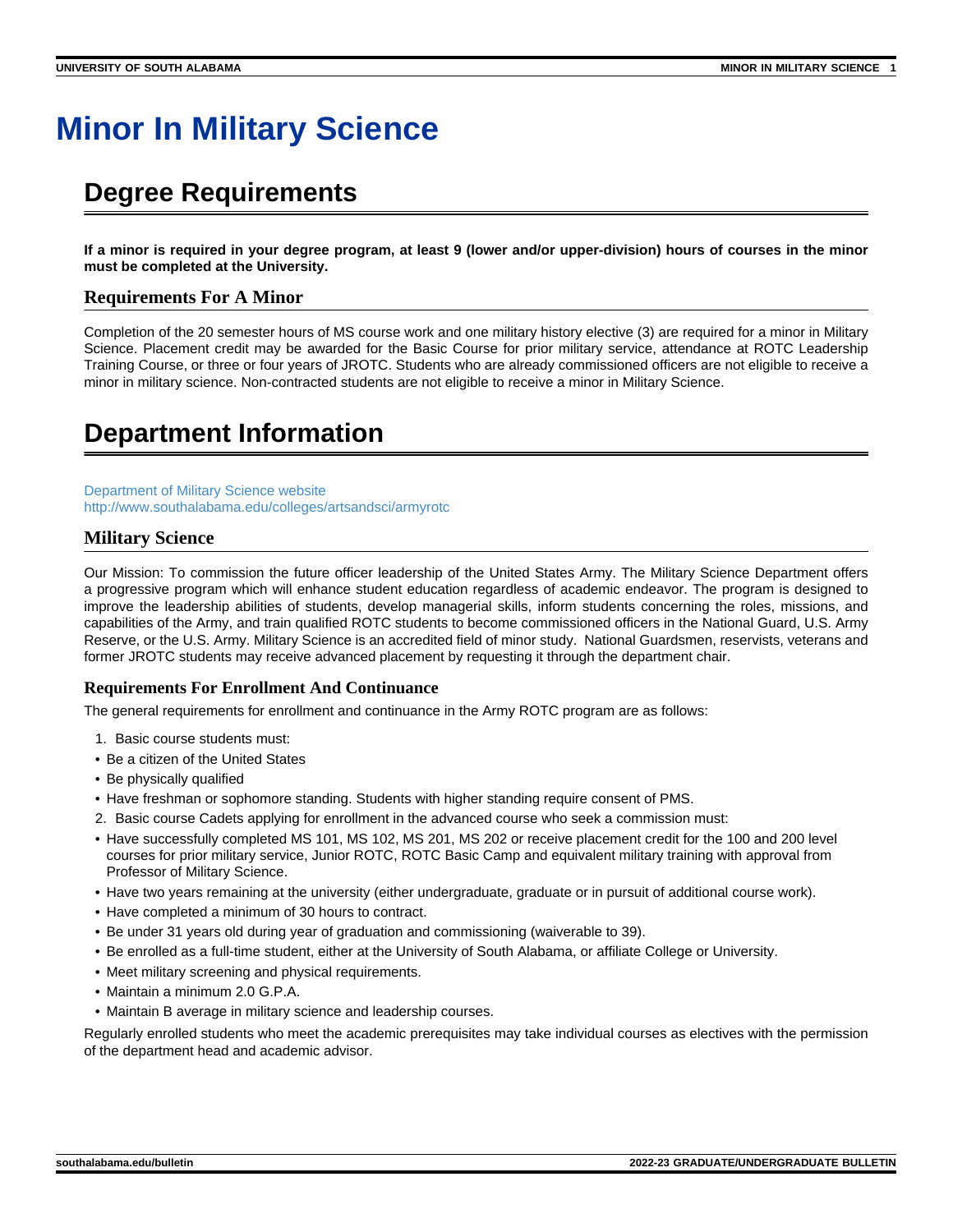# **Basic Course**

The purpose of the Army ROTC Basic Course is to introduce students to Army ROTC, to give them general information about the Army and to introduce them to basic skills which have both military and civilian application. Courses and practical exercises in land navigation, orienteering, and leadership round out the student's academic life, provide a challenge, develop confidence, and break the classroom monotony. With this initial exposure, the students will have experience upon which to base their decisions to continue into the Advanced Course and into the Army as commissioned officers. There is no military obligation in connection with the Basic Course. Contracted cadets are required to pass an Army Fitness Assessment and meet the Army Height and Weight standards at least once a semester.

MS I (MS 101-102). Meets for one hour per week. Students are required to attend a two hour leadership lab every week and are encouraged to attend physical training lab three times per week for 1 hour per session. During leadership laboratory, students will participate in land navigation, and other military activities.

MS II (MS 201-202). Meets for two hours per week. All students are required to attend a two hour leadership lab every week. In addition, students are required to attend physical training lab three times per week for 1 hour per session. During leadership laboratory, students will participate in land navigation, and other military activities.

### **Cadet Summer Training (CST) Basic Camp**

CST Basic Camp produces a Cadet grounded in foundational leadership doctrine and skills by following and leading; demonstrates proficiency in individual and collective tasks at the team and squad level; can apply in a physically demanding, complex, tactical environment; who comprehends critical thinking and problem solving using TLPs; comprehends the value of diversity and understands the officer's role in leading change; understands the fundamentals of the Army as a profession.

Attendance at the Basic Camp does not necessarily obligate the student to military service; it does, however, qualify the student for continuation in the Army ROTC Courses as a contracted Cadet provided eligibility criteria are met, a student can compete for a 2-year or 3-year scholarship upon graduation. See the scholarship section that follows for more information.

# **Cadet Summer Training (CST) Advance Camp**

CST Advance Camp produces a Cadet who is physically and mentally capable of leading at the platoon level; is tactically proficient; applies fundamentally sound techniques grounded in doctrine; anticipates problems; applies the Troop Leading Procedures to plan, rehearse, and execute mission context problems; applies and analyzes military education, training, and experience to exercise initiative in problem solving during tactical problems at the platoon level; applies essential components of the Army Profession nested in the cross cultural competence; capitalizes on team members' military education, training, and experience to exercise initiative in problem solving at the platoon level; communicates complex thoughts in a logical and easily understood manner and is dedicated to excellence and accepts accountability for self and assigned unit; willingly gathers input from team members to solve problems.

The ROTC Program uses and extends the intellect, education, and special abilities of college students. Its primary purpose is to produce Army officers needed for the defense of our nation in time of crisis; but, in the process, it also develops the kind of Leader or Junior Executive or manager needed in every field of civilian endeavor.

MS III (MS 301-302). Meets for three hours per week. All students are required to attend a two hour leadership lab once per week. In addition, students are required to attend physical training lab three times per week for 1 hour per session. Three training activities off campus will be scheduled during the school year.

MS IV (MS 401-402). Meets for three hours per week. All students are required to attend a two-hour leadership lab once per week. In addition, students are required to attend physical training lab three times per week for 1 hour per session. Three training activities off campus will be scheduled during the school year.

#### **Simultaneous Membership Program**

The simultaneous membership program option combines the Army ROTC with membership in the Army Reserve or Army National Guard and allows the student to receive pay from both programs. ROTC Cadets serve as officer trainees in direct leadership/ management positions. Simultaneous membership program participation with National Guard or Reserve forces is one weekend per month and two weeks each year.

# **Branch Selection**

The curriculum of the Army ROTC program is designed to qualify the Cadet for appointment as an officer. Selection for assignment to the various branches of the Army is based upon the personal interests of the Cadet, the major course of study, academic accomplishments, leadership potential, and the needs of the service through the Talent Based Management System. Under this system a Cadet may be commissioned in any branch for which he or she is qualified and in which a need for officers exists. After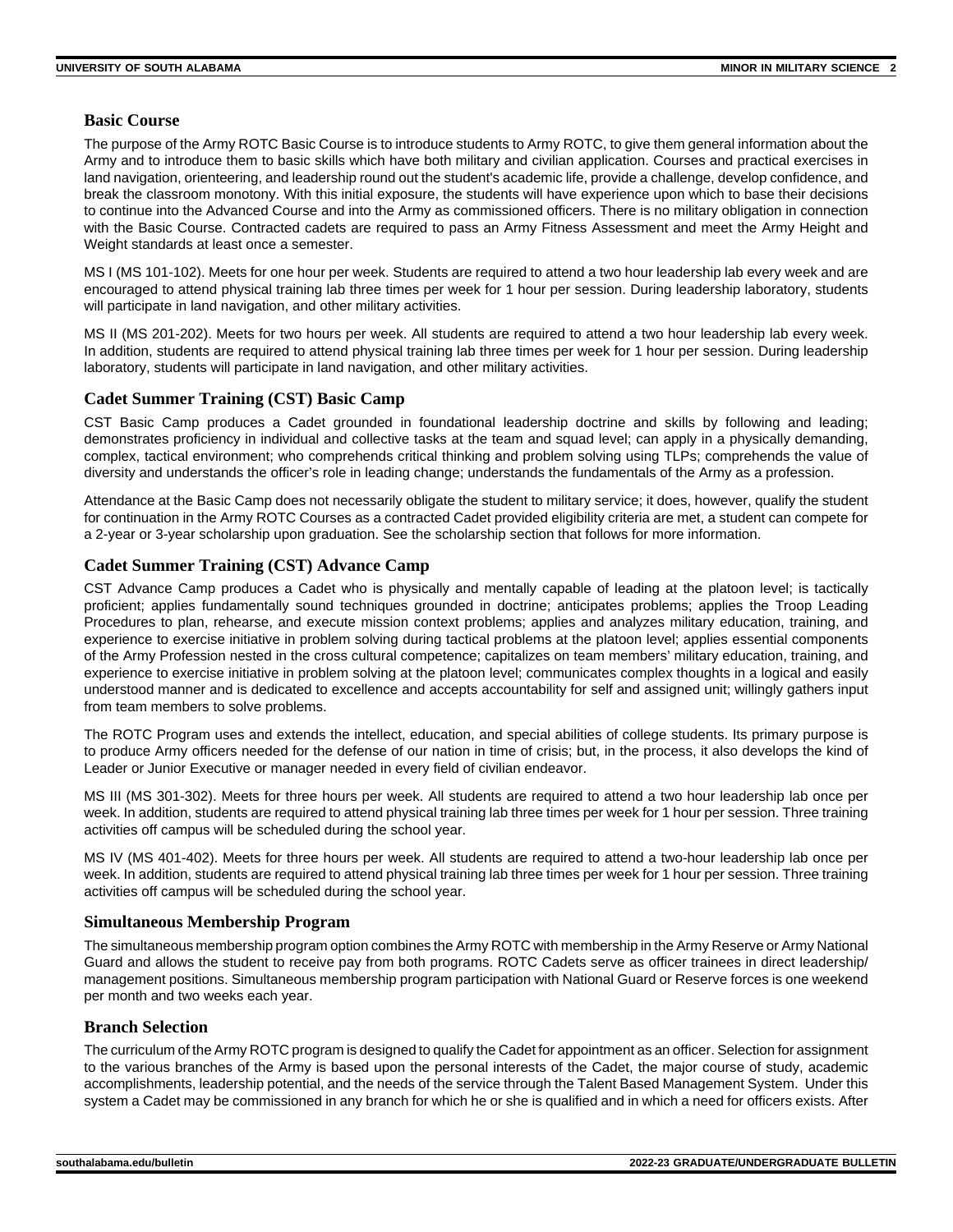graduation and commissioning, the officer will attend a service school for further specialized military training which will qualify him or her for the branch to which he or she is assigned.

# **ROTC Scholarship Program**

See information provided in the chapter on financial aid.

# **Army ROTC Scholarships**

These competitive scholarships are awarded solely on potential rather than financial need and cover the costs of tuition, fees, and a flat-rate fee for books, supplies and equipment (published annually by HQ USACC) plus a monthly stipend of \$420. Four-year scholarships are available to designated freshmen, who applied and were selected during their senior year in high school. Three and two-year scholarships are available to eligible students, enrolled in the ROTC program. Two-year undergraduate or graduate school scholarships are available to students who successfully complete Basic Camp. For members of the Army Reserves and National Guard, ROTC has Guaranteed Reserve Forces Duty Scholarships (GRFD) providing the same benefits listed above.

### **Activities**

In an effort to develop maximum leadership qualities among cadets, the following organizations and activities are sponsored by ROTC as an integral part of the Army Cadet Corps:

Color Guard: The official color guard for the University of South Alabama. Present the colors for USA and civic organizations in Mobile.

Ranger Challenge: Students are trained in small-unit tactics and participate in ranger-type operations and competitions.

Running Club: Participation is open to all students. Runs from 3k to 26.2 mile marathons and triathlons.

Scabbard and Blade: Honor Society for Cadets. Cadets must meet national requirements to be a member.

# **Academic Credit**

Academic credit is granted for the completion of Military Science course requirements as follows:

Basic Course 1st Year (MS 101-102) 1st and 2nd Semester - 1 hour each - Total 2

Basic Course 2nd Year (MS 201-202) 1st and 2nd Semester - 3 hours each - Total 6 (Basic Camp in lieu of Basic Course) (6)

Advanced Course 1st Year (MS 301-302) 1st and 2nd Semester - 3 hours each - Total 6

Advanced Course 2nd Years (MS 401-402) 1st and 2nd Semester - 3 hours each - Total 6

# **Auditing**

Students who do not meet qualifications for Army contracting and commissioning may be allowed to audit a Military Science course. Students desiring to audit must receive the permission of the department chair. Auditing students may not participate in drill, marching, leadership laboratories, field training exercises, voluntary programs, or attend basic or advanced camp.

#### **Requirements For A Commission As A Second Lieutenant In The United States Army**

Students desiring a commission must complete a minimum of 23 hours of course work to include:

- 1. 20 hours of Military Science, including
	- a. MS 101 and 102;
	- b. MS 201 and 202;
	- c. Students can receive placement credit for the 100- and 200-level courses for prior military service, Junior ROTC, ROTC Basic Camp, and equivalent military training with PMS approval;
	- d. MS 301 and 302;
	- e. MS 401 and 402.
- 2. A 3 hour Military History Course (per approval from the PMS).